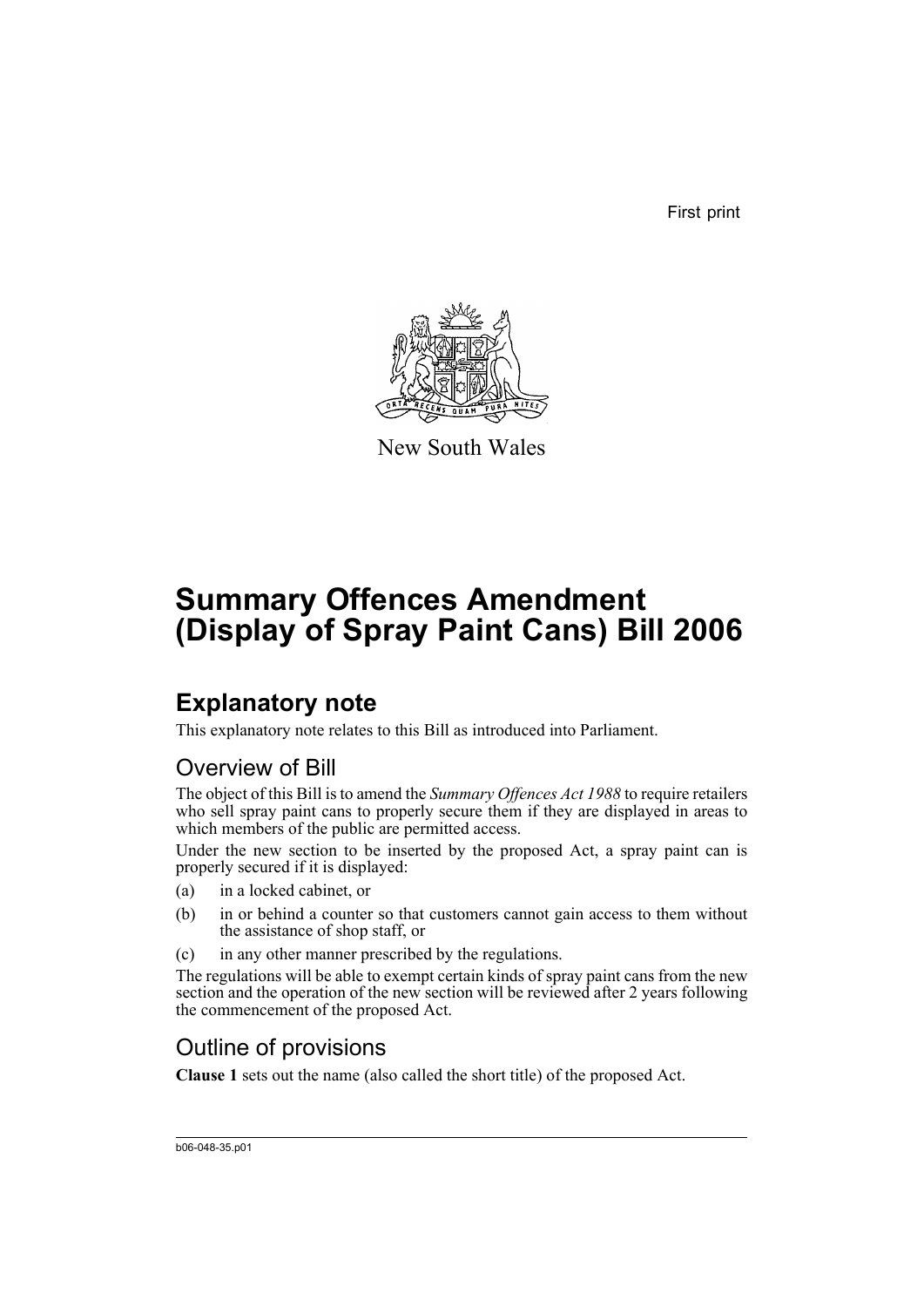Summary Offences Amendment (Display of Spray Paint Cans) Bill 2006

Explanatory note

**Clause 2** provides for the commencement of the proposed Act on a day to be appointed by proclamation.

**Clause 3** is a formal provision that gives effect to the amendment to the *Summary Offences Act 1988* set out in Schedule 1.

**Clause 4** provides for the repeal of the proposed Act after it commences. Once the amendment has commenced the proposed Act will be spent and section 30 of the *Interpretation Act 1987* provides that the repeal of an amending Act does not affect any amendments made by that Act.

**Schedule 1** amends the *Summary Offences Act 1988* in the manner described in the above overview.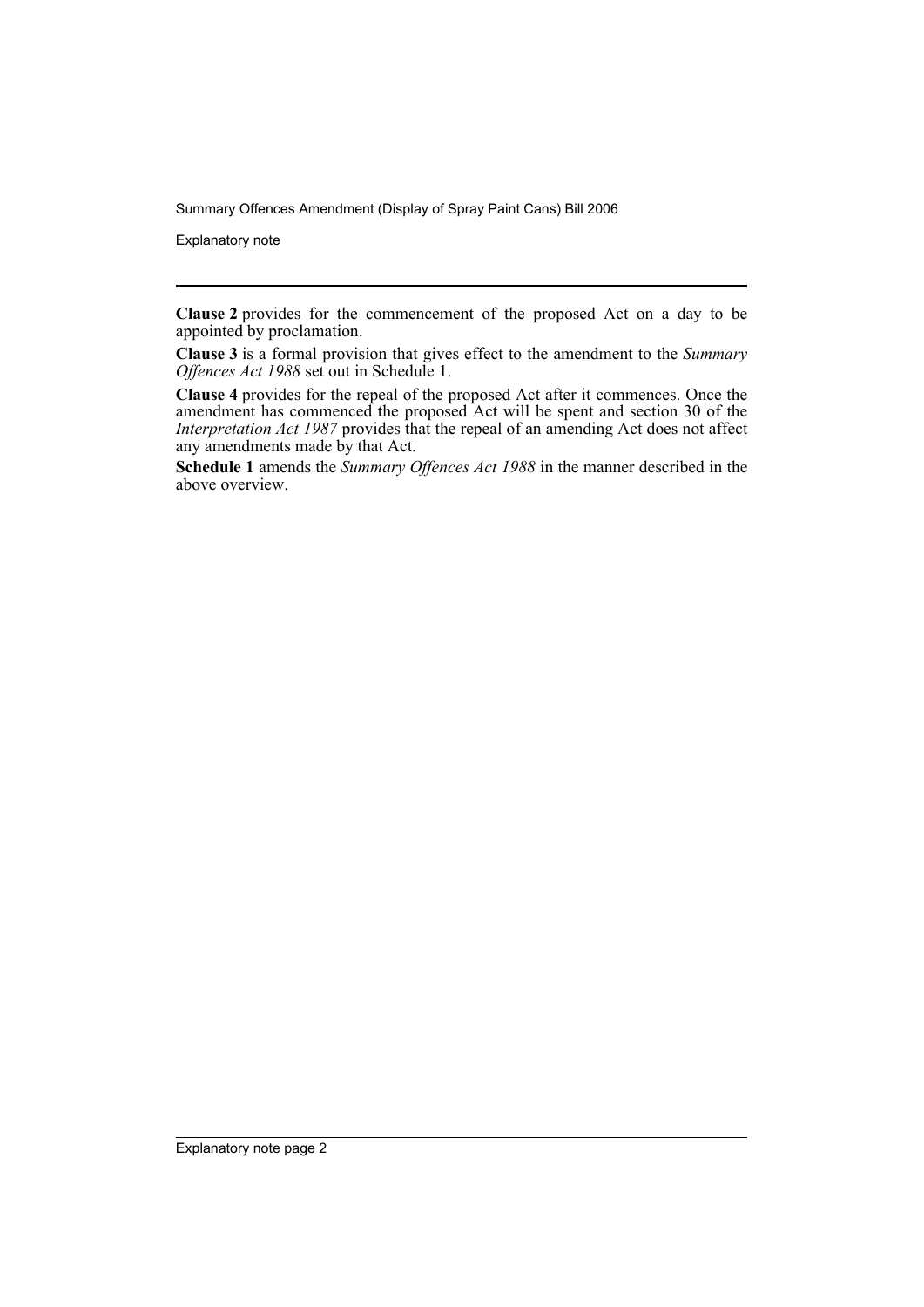First print



New South Wales

# **Summary Offences Amendment (Display of Spray Paint Cans) Bill 2006**

## **Contents**

|                                              | Page |
|----------------------------------------------|------|
| Name of Act                                  |      |
| Commencement                                 |      |
| Amendment of Summary Offences Act 1988 No 25 |      |
| Repeal of Act                                |      |
| Schedule 1 Amendment                         |      |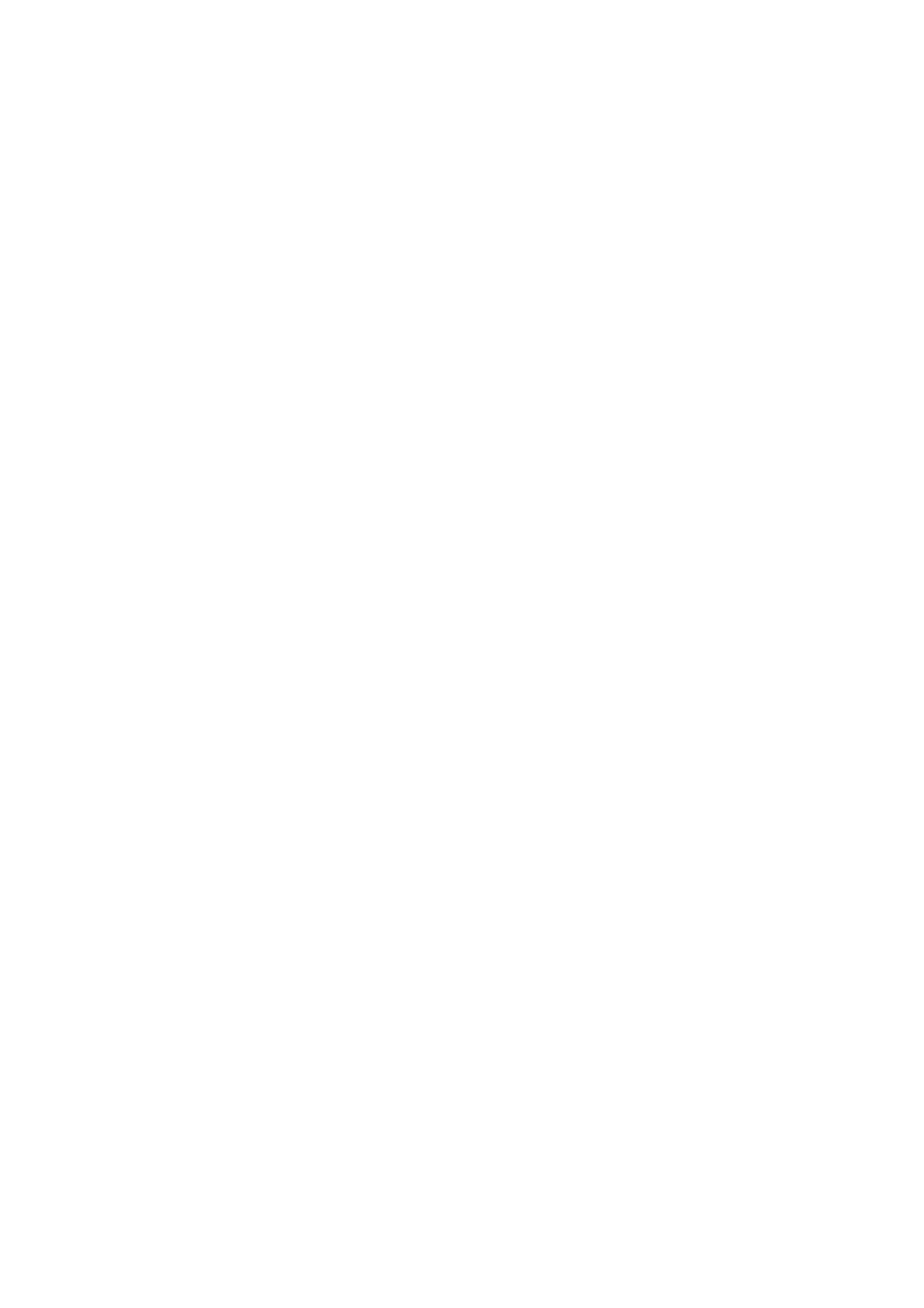

New South Wales

## **Summary Offences Amendment (Display of Spray Paint Cans) Bill 2006**

No , 2006

#### **A Bill for**

An Act to amend the *Summary Offences Act 1988* to regulate the display of spray paint cans in shops.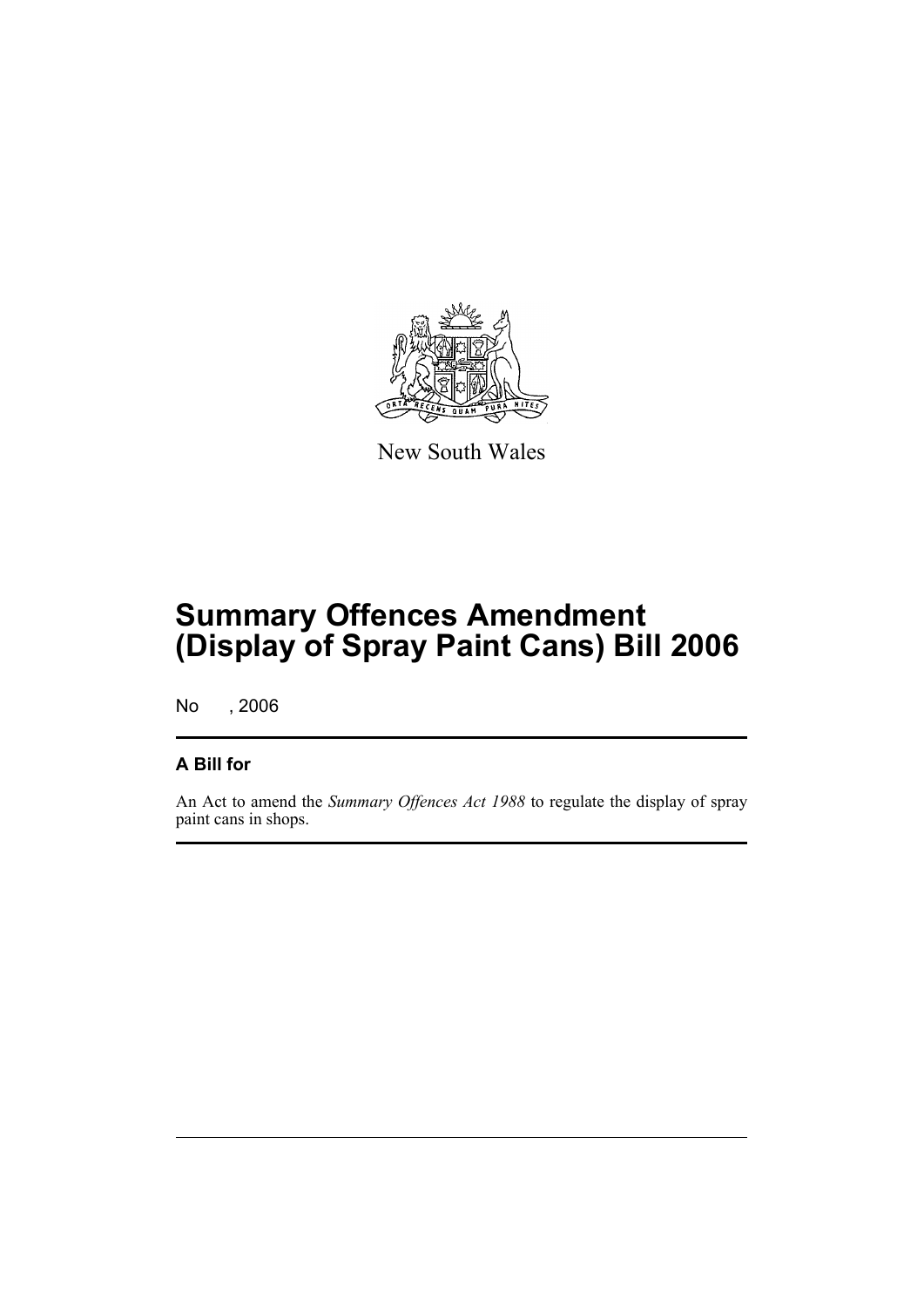|              | The Legislature of New South Wales enacts:                                                                                                                       | 1                     |
|--------------|------------------------------------------------------------------------------------------------------------------------------------------------------------------|-----------------------|
| 1            | Name of Act                                                                                                                                                      | 2                     |
|              | This Act is the Summary Offences Amendment (Display of Spray Paint<br>Cans) Act 2006.                                                                            | 3<br>$\overline{4}$   |
| $\mathbf{2}$ | <b>Commencement</b>                                                                                                                                              | 5                     |
|              | This Act commences on a day to be appointed by proclamation.                                                                                                     | 6                     |
| 3            | Amendment of Summary Offences Act 1988 No 25                                                                                                                     |                       |
|              | The Summary Offences Act 1988 is amended as set out in Schedule 1.                                                                                               | 8                     |
| 4            | <b>Repeal of Act</b>                                                                                                                                             |                       |
|              | This Act is repealed on the day following the day on which this Act<br>(1)<br>commences.                                                                         | 10 <sup>1</sup><br>11 |
|              | The repeal of this Act does not, because of the operation of section 30<br>(2)<br>of the <i>Interpretation Act 1987</i> , affect any amendment made by this Act. | 12<br>13              |